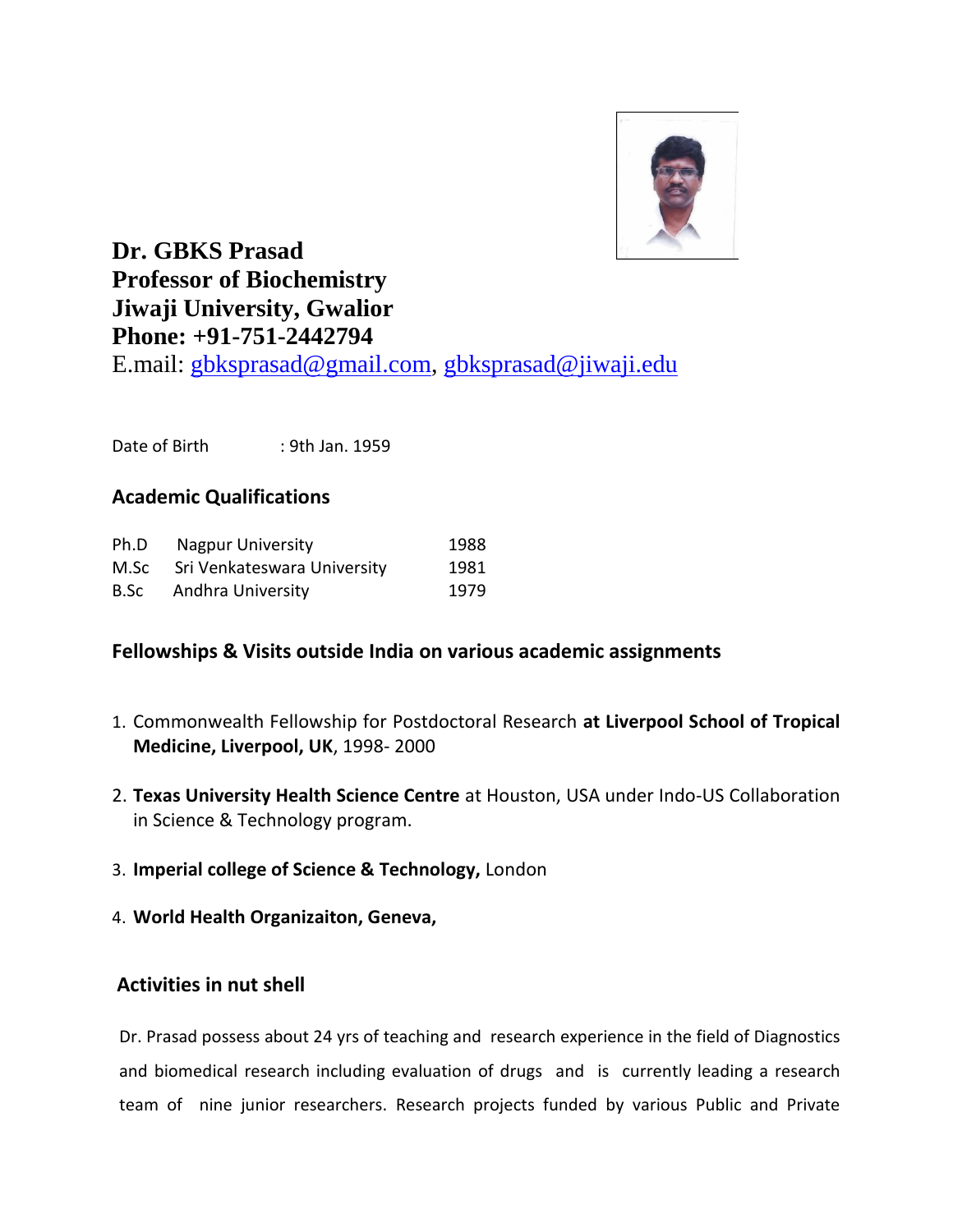agencies, on various aspects of Diabetes mellitus including two on evaluation of two drug preparations of indigenous systems of medicine are underway. Dr. Prasad's group published research papers in peer reviewed National and International journals. He co-authored two text books viz., 'Molecular Diagnostics: Promises & Possibilities' published in 2010 by Springer, USA and Microbes: Concepts and Applications published by Wiley-Blackwell, 2012. The laboratory runs a week end 'Diabetes clinic' in association with Ayurvedic physicians.

## **Ongoing Research Projects**

Evaluation of preventive and therapeutic potential of an ayurvedic anti-diabetic drug preparations in collaboration with M/S Deendayal aushadhalaya Pvt.Ltd, Gwalior

Evaluation of 'Trifala' as an anti-diabetic drug in prevention and management of human type II diabetes mellitus and diabetes complications

Therapeutic and nutritional potential of *Spirulina maxima* cultivated under electromagnetic field and different light intensities in an air-lift photobioreactor.

Evaluation of red cell antigen specific monoclonal / polyclonal antibodies immobilized on different solid supports for their longevity as agglutinins'

Evaluation of anti-hyperglycemic and anti-oxidant properties of natural herbals and their products.

Evaluation of *Spirulina maxima* and *Spirulina platensis* as catalysts in bio fuel cell.

Evaluation of neutraceutical potential of bottle gourd extract, honey from different floral sources.

Evaluation of natural and synthetic preparations for anti-microbial activities against wound associated pathogens.

Evaluation of certain ayurvedic formulations of therapeutic importance for their toxicity *in vivo.*

The research projects are running in collaboration with scientists of DRDE, KRJ (PG) College and M/S Deendayal Aushadhi Pvt. Ltd. and are supported by different funding agencies.

# **Research Supervisor**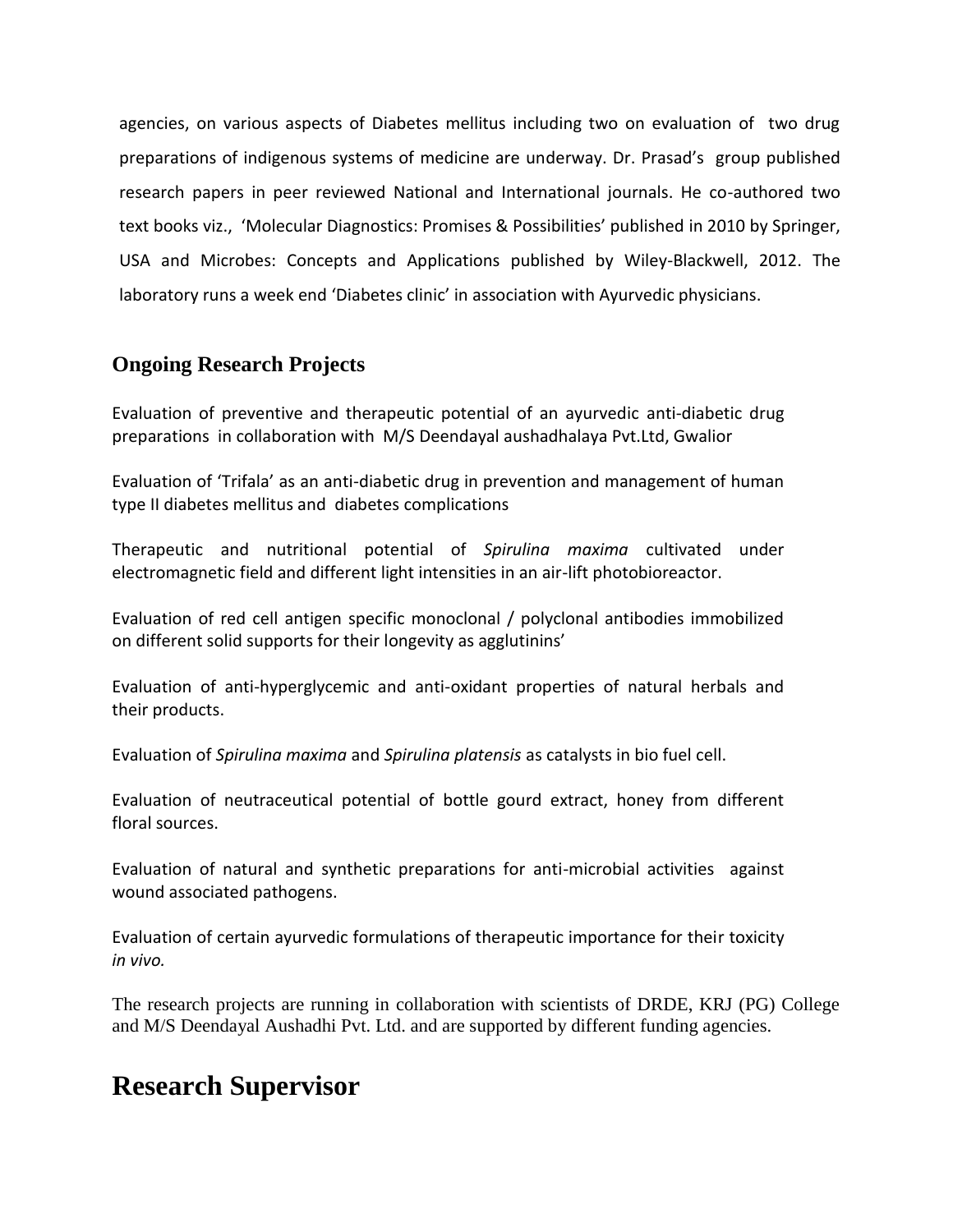Supervised about 20 Ph.D dissertations, several M.Phil and M.Sc dissertations.

#### **Research training:**

Research training is imparted to PG students of other Universities in the form of short term research projects 5-6 months duration in every academic year.

# **Publications**

| a. Research papers<br>(Peer reviewed journals) | : 105 |
|------------------------------------------------|-------|
| b. Technical reports                           | :04   |
| c. Popular articles                            | : 01  |
| d. Books                                       | : 02  |
| e. Biotechnology booklet for MBA (CSM)         |       |

# **Book**

Title. 1: **"Molecular Diagnostics: Promises and Possibilities"** a global perspective under publication by Springer Verlag, March 2010 pp 520 by Mousumi Debnath, G.B.K.S. Prasad and P.S. BisenISBN 978-90-481-320-7 Released in January, 2010. [www.springer,com/biomed/molecular?SCWID=0-130-0](http://www.springer,com/biomed/molecular?SCWID=0-130-0) 520 p

Title 2: **Microbes: Concepts and Applications (**ISBN 978-0-470-90594-4): Authors: Prakash S. Bisen, Moushmi Debnath & GBKS Prasad. Publisher: Wiley-Blackwell, USA: Year 2012. P. 699. [www.wiley.com.](http://www.wiley.com/)

## Chapters in Books

Liposomes in Diagnosis of Tuberculosis,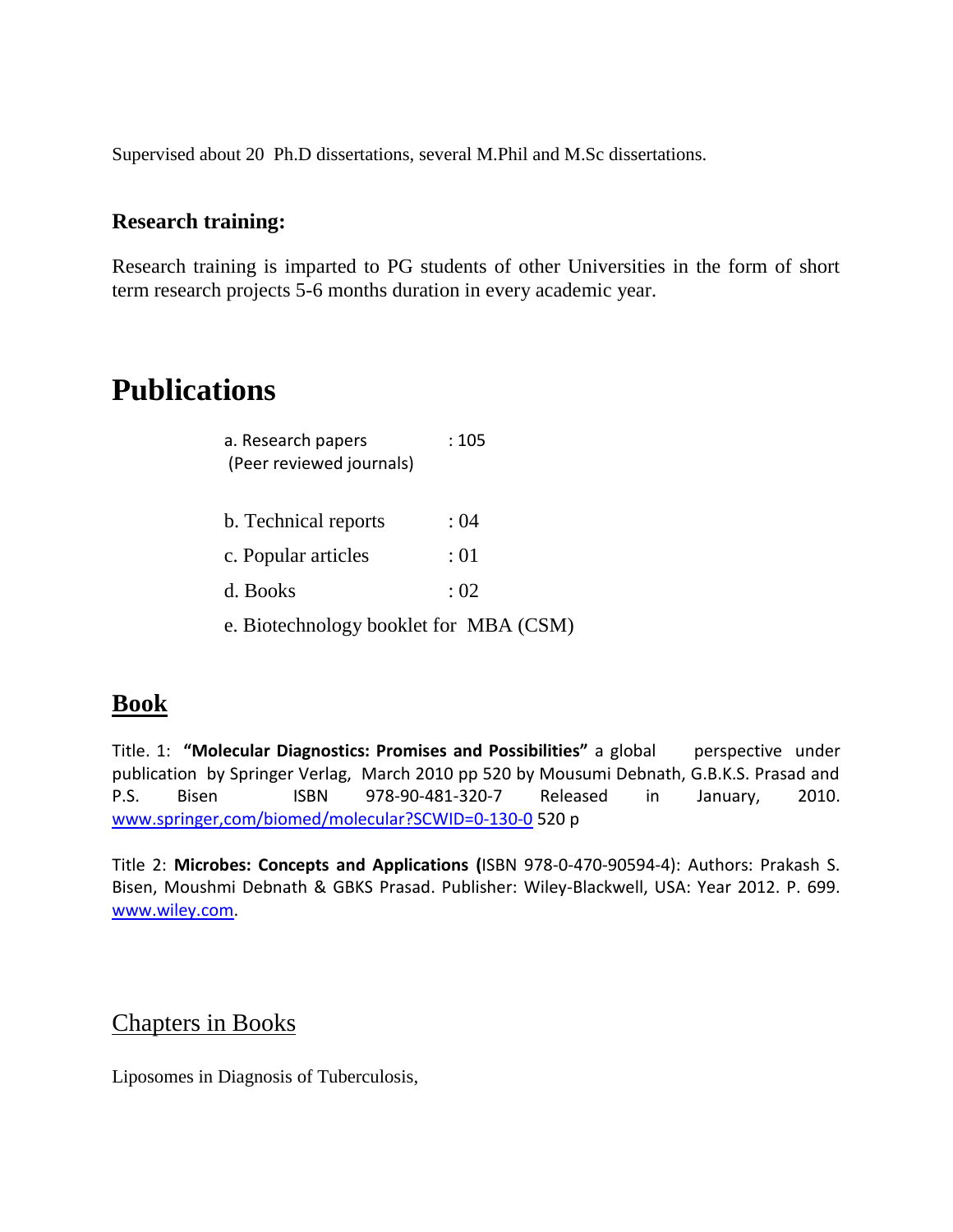P.S. Bisen, GBKS Prasad, Anish Zacharia, Nitesh Jadon, Richa Dubey and R P. Tiwari, In: Advances in Biomedical Research Photios Anninos, Marco Rossi, Tuan D. Pham, Carla Falugi, Arndt Bussing, Martha Koukkou (Edts.) Published by WSEAS Press, ISSN: 1790-5125 ISBN: 978-960-474-164-9 pp. 381-400, 2010

Immunoprophylactic Mechanisms of Glycolipid Antigens in Tuberculosis"

G. B. K. S. Prasad, P. S. Bisen, Nitesh Jadaun, Anish Zacharia J., Richa Dubey and R. P. Tiwari In: Advances in Biomedical Research Photios Anninos, Marco Rossi, Tuan D. Pham, Carla Falugi, Arndt Bussing, Martha Koukkou (Edts.) Published by WSEAS ISSN: 1790-5125 ISBN: 978-960-474-164-9 pp. 407-416, 2010

Culture Filtrate Antigens in Tuberculosis Diagnosis

Anish Zacharia, Nitesh Jadaun, Richa Dubey, G. B. K. S. Prasad and P. S. Bisen In: Advances in Biomedical Research Photios Anninos, Marco Rossi, Tuan D. Pham, Carla Falugi, Arndt Bussing, Martha Koukkou (Edts.) Published by WSEAS Press ISSN: 1790-5125 ISBN: 978- 960-474-164-9 pp. 417-425, 2010

## **List of Research Publications in Peer Reviewed Journals**

#### **Research Publications (Last 5 yrs)**

Sunil Mahajan, Nita Singh, Senthil K Subramanian, Pratibha Chauhan, Sonali Saxena, HM Goswamy, **GBKS Prasad,** Prakash S Bisen. Diabegon", a safe and effective polyherbal therapy for type 2 diabetes mellitus. World Journal of Translational Medicine, 2(3); 74 -81, 2013

Dhananjay Yadav, Shweta Tarar, Neha Ghosh, R P Tiwari, PS Bisen, **GBKS Prasad** . Incidence of Metabolic Syndrome and Diabetes Mellitus in Raipur City of Chattishgarh State- A Preliminary Study. Indian Journal of Public Health Research & Development, 4 (3) 58 -62. *2013.* 

Shobha Ahi, Alka Beotra, **G.B.K.S.Prasad.** Comprehensive screening of diuretics in human urine using liquid chromatography tandem mass spectrometry. Analytical Chemistry An Indian Journal, 13(7), 270-283, 2013

Shweta Sharma, Seema Rana, Charu Katare, Tara Pendharkar, **GBKS** Prasad. Evaluation of Fiber Enriched Biscuits as a Healthy Snack. International Journal of Scientific and Research Publications, ,3, (1), 2013. 1-4.

Charu Katare, Sonali Saxena, Supriya Agarwal & **GBKS Prasad** Alleviation of diabetes induced dyslipidemia in by Lageneria cicereria fruit extract in human type II diabetes. *Journal of Herbal Medicine*, 3, 1-8; (2013)

Preetika Arya, S. Ponmariappan, Lokendra Singh and **GBKS Prasad** Antibodies against recombinant catalytic domain of lethal toxin of *Clostridium sordelllii* neutralize lethal toxin toxicity in HeLa cells. Protein and Peptide letters, 20, 205 – 212, 2013.

Seema Rana, Sweta Sharma, Charu Katare, Veena Srivastava & **GBKS Prasad**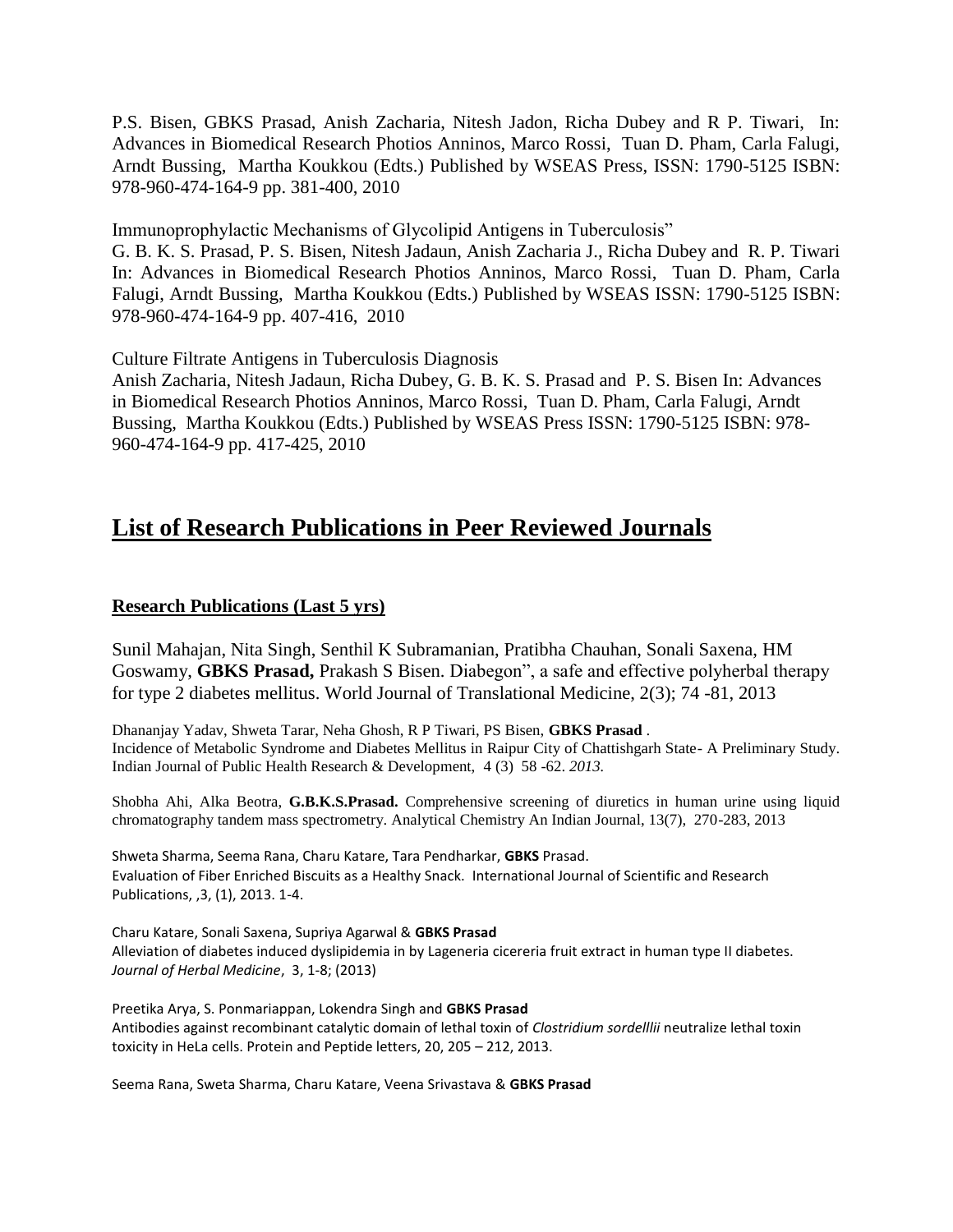Glycemic response and glycemic index of common sweeteners and honey incorporated products. IOSR Journal of Nursing & Health Sciences, 1(1), 40 -44, 2013

Urmila Jarouliya, Anish Zacharia J., Pravin Kumar, P.S. Bisen & **G.B.K.S. Prasad**\* Alleviation of metabolic abnormalities induced by excessive fructose administration in Wistar rats by *Spirulina maxima.* Indian J Med Res 135, March 2012, pp 422-428

Tejovathi Gudipati , Pratima Srivastava1, Rekha Bbhadauria, and **GBKS Prasad** Hepatoprotective potential of *in vitro bacopa monnieri* l against carbon tetrachloride - induced hepatotoxicity in albino mice. I*nt J Pharm Bio Sci 2012 Oct; 3(4): (P) 664 - 672*

Vinod kumar sewariyaa, richa shrivastava , **GBKS Prasad** and kishor arora *In-vitro* evaluation of novel synthetic compounds against xanthomonas campestris pv. Campestris *International Journal of Pharma and Bio Sciences, Vol 3/Issue 1/Jan – Mar 2012* 

Katare C, Saxena S, Agrawal S, **Prasad GBKS,** Bisen PS (2012) Flax Seed: A Potential Medicinal Food. *J Nutr Food Sci 2:120. doi:10.4172/2155-9600.1000120*

Zakir Khana, Ram P. Tiwarid,, Noor Khane, GBKS Prasada and Prakash S. Bisen Induction of Apoptosis and Sensitization of Head and Neck Squamous Carcinoma Cells to Cisplatin by Targeting Survivin Gene Expression. *Current Gene Therapy,* 2012, *12,* 000-000 Niranjan Reddy BP, **Prasad GB,** Raghavendra K. In silico characterization and comparative genomic analysis of the Culex quinquefasciatus glutathione S-transferase (GST) supergene family. Parasitol Res. 2011 Oct;109(4):1165-77. Epub 2011 Apr 15

Vijay S, Rawat M, Adak T, Dixit R, Nanda N, Srivastava H, Sharma JK, **Prasad GB,** Sharma A. Parasite killing in malaria non-vector mosquito Anopheles culicifacies species B:implication of nitric oxide synthase upregulation.PLoS One. 2011 Apr 4;6(4):e18400.

Sehgal P, Kumar O, Kameswararao M, Ravindran J, Khan M, Sharma S, Vijayaraghavan R, **Prasad GB.**Differential toxicity profile of ricin isoforms correlates with their glycosylation levels.Toxicology. 2011 Mar 28;282(1-2):56-67. Epub 2011 Jan 19.

Chetan Maheshwari, R.S. Pandey, Akash Chaurasiya, Ashu Kumar, D.T. Selvam, **G.B.K.S. Prasad**, V.K. Dixit. Non-ionic surfactant vesicles mediated transcutaneous immunization against hepatitis B. International Journal of Immunopharmacology, 2011

Awasthi G**, G.B.K.S. Prasad** and,Aparup Das

Population genetic analyses of *Plasmodium falciparum* chloroquine receptor transporter gene haplotypes reveal the evolutionary history of chloroquine-resistant malaria in India. International Journal for Parasitology, 41 (7), 2011, 705-709

Gulab Singh Thakur & Mukeshwar Pandey & Rohit Sharma & Bhagwan Singh Sanodiya & **G. B. K. S. Prasad** & Prakash Singh Bisen.

Factors affecting in vitro propagation of *Momordica balsamina*: a medicinal and nutritional climber. Physiol Mol Biol Plants DOI 10.1007/s12298-011-0052 , 2011

Niranjan Reddy, **GBKS Prasad,** K Raghavendra

In silico analysis of glutathione S-transferase supergene family revealed hitherto unreported insect specific δ- and ε-GSTs and mammalian specific  $\mu$ -GSTs in Ixodes scapularis (Acari: Ixodidae) DOI information: 10.1016/j.compbiolchem.2011.03.004, 2011.

Gulab Singh Thakur, Rohit Sharma, Bhagwan S Sanodiya, Mukeshwar Pandey, Rakesh Baghel, Astha Gupta, **GBKS Prasad,** PS Bisen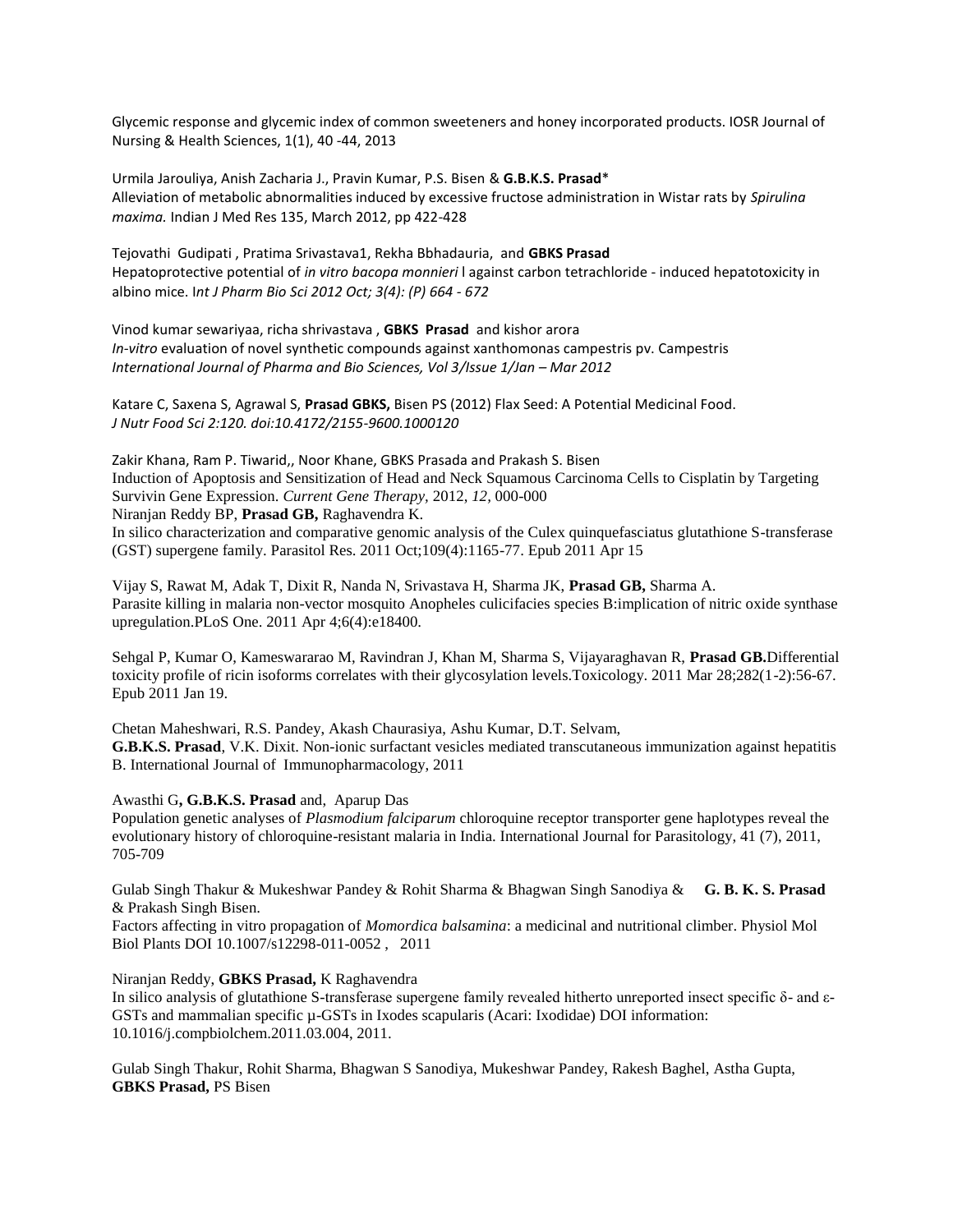High frequency in vitro shoot regeneration of Momordica balsamina, an important medicinal and nutritional plant. African Journal of Biotechnology, 2011/11/9

Abhishek Mathur**,** Satish K. Verma, Santosh K. Singh, Deepika Mathur, **GBKS Prasad**, V.K. Dua. Investigation of Antiinflammatory properties of *Swertia chirayta* and *Gloriosa superba*. Recent Research in Science & Technology (An Int. Referred Journal) 2011: 3(3): 40-43.

Abhishek Mathur, Reena Purohit, Deepika Mathur, **GBKS Prasad**, V.K. Dua. Pharmacological investigation of methanol extract of *Syzigum cuminii* seeds and *Crateva nurvula* bark on the basis of antimicrobial, antioxidant and anti-inflammatory properties. Der Chemica Sinica. 2011: 2 (1): 174-181.

Abhishek Mathur, Reena Purohit, Deepika Mathur, **GBKS Prasad**, V.K. Dua. Pharmacological investigation of *Mentha piperita* L. roots on the basis of antimicrobial, antioxidant and anti-inflammatory properties. Der Pharmacia Sinica. 2011:2 (1): 208-216.

Abhishek Mathur, Satish K. Verma, Santosh K. Singh, **GBKS Prasad**, V.K. Dua. Investigation of the antimicrobial, antioxidant and anti-inflammatory compound isolated from *Murraya koenigii*. International Journal of Applied Biology and Pharmaceutical Technology. 2011: 2(1): 470-477.

Abhishek Mathur, Ravinder Singh, Sajad Yousuf, Aprajita Bhardwaj,Satish K. Verma, Pradeep Babu, Vinay Gupta, **GBKS Prasad**, V.K. Dua. Antifungal activity of some plant extracts against clinical pathogens. Advances in Applied Science Research. 2011: 2 (2): 260-264.

Mathur Abhishek, Gupta Vinay, Verma Satish K., Singh Santosh K., Prakash Archana, **GBKS Prasad** and VK Dua. Anti-inflammatory activity of different fractions of *Leucas cephalotes* leaves extract. International J. Current Pharmaceutical Review & Research. 2011: 1(3): 28-32.

Abhishek Mathur, Gautam K. Singh, Satish K. Verma, Sajad Yousuf, Aprajita Bhardwaj, Santosh K. Singh, GBKS Prasad, V.K. Dua. Phytochemical Investigation and *in vitro* antimicrobial activity of different parts of *Ficus racemosa* L. Der Pharmacia Sinica. 2011**:** 2 (2): 270-275.

Abhishek Mathur, **GBKS Prasad**, Nageshwar Rao, Pradeep Babu and V.K. Dua. Isolation and identification of antimicrobial compound from *Mentha piperita L*. Rasayan Journal of Chemistry. 2011: 4(1): 36-42

Abhishek Mathur, Deepika Mathur, **GBKS Prasad**, VK Dua. Microwave Solvent Extraction (MSE) as an effective technique against Traditional Solvent Extraction (TSE) for screening different plant extracts for Antioxidant activity. Asian Journal of Biochemical & Pharmaceutical Research. 2011; 2(1): 410-418.

Abhishek Mathur, Satish K. Verma, Santosh K. Singh, Archana Prakash, **GBKS Prasad**, V K Dua. Isolation and determination of biochemical nature of anticoagulant from earthworm. Environment Conservation Journal**.** 2011; 12 (1&2): 75-77.

VK Dua**,** Abhishek Mathur, **GBKS Prasad**, Satish K. Verma, Santosh K. Singh. Phytochemical Investigation and *In Vitro* Antioxidant Activity of some medicinally important plants. International Research Journal of Pharmacy. 2011; 2(6):116-122.

Abhishek Mathur, R. Bhat, **GBKS Prasad** and V.K. Dua. *Coleus barbatus* as a potent antimicrobial agent against some gastro-intestinal pathogens. International Journal of Life Sciences. 2011; 3(2): 137-140.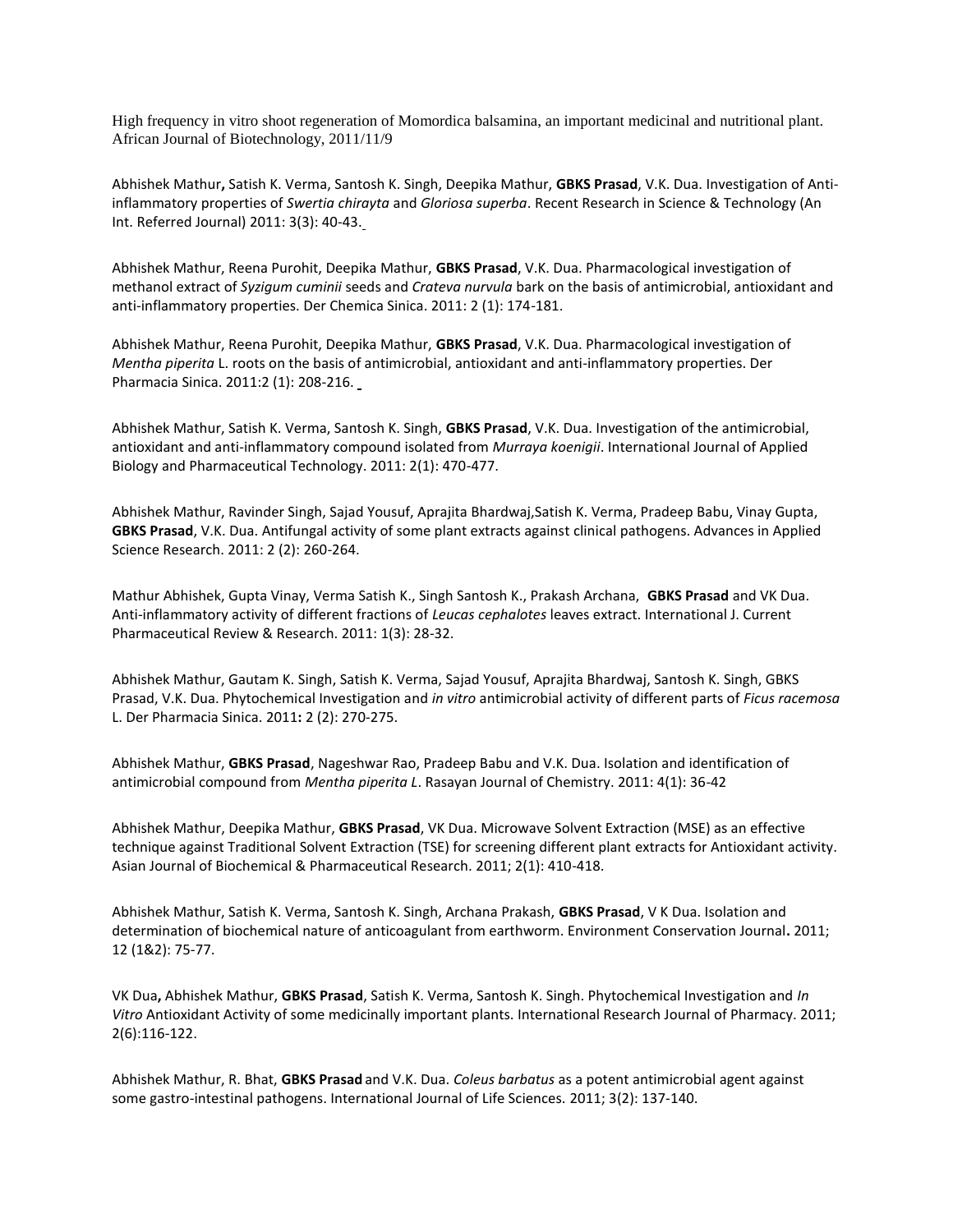Abhishek Mathur, Satish K. Verma, Reena Purohit, Vinay Gupta, VK Dua, **GBKS Prasad**, Deepika Mathur, Santosh K. Singh and Shivsharan Singh. Evaluation of *In vitro* Antimicrobial and Antioxidant Activities of Peel and Pulp of some Citrus Fruits, Journal of Biotechnology and Biotherapeutics. 2011: 1(2): 1-17.

Abhishek Mathur, R. Bhat, **G.B.K.S. Prasad**, V.K. Dua, Satish K. Verma and Pavan K. Agarwal. Antimicrobial activity of some plants traditionally used as medicines against some pathogens. Rasayan Journal of Chemistry-An International Journal of Chemical Sciences. 2010: 3(4): 615-620

Abhishek Mathur, **GBKS Prasad**, VK Dua. Anti-inflammatory activity of leaves extracts of *Murraya koenigii* L. International Journal of Pharma Biosciences. 2011: 2 (1): 541-544.

Abhishek Mathur, Satish K. Verma, Sajad Yousuf, Santosh K. Singh, **GBKS Prasad** and V.K. Dua. Antimicrobial potential of roots of *Riccinus communis* against pathogenic microorganisms. International Journal of Pharma Biosciences. 2011: 2(1): 545-548.

Abhishek Mathur, Satish K. Verma, Santosh K. Singh, Archana Prakash, **GBKS Prasad**, V K Dua. Anti-inflammatory activity of Earthworm extracts, International Journal of Pharmaceutical Sciences & Research. 2011: 2 (2): 278-281.

Abhishek Mathur, Satish K. Verma , Vinay Gupta , Santosh K. Singh , Shivsharan Singh, Deepika Mathur, R. Bhat, **GBKS Prasad** and V.K Dua. Comparative Studies on Different Varieties of Apple (*Pyrus malus*. L.) found in Kashmir (J&K) on the basis of PPO and Antioxidant activity. Pharma Science Monitor- An International Journal of Pharmaceutical Sciences. 2011: 986-991.

Abhishek Mathur**,** Satish K. Verma, Reena Purohit, Santosh K. Singh, Deepika Mathur, **GBKS Prasad** and V.K. Dua. Pharmacological Investigation of *Bacopa monnieri* on the basis of antioxidant, antimicrobial and anti-inflammatory properties. J. Chemical Pharm. Res. 2010: 2 (6): 191-198.

Abhishek Mathur, Satish K. Verma, Santosh K. Singh, **GBKS Prasad** and VK Dua. Phytochemical Investigation and *in vitro* antioxidant activities of some plants of Uttarakhand. Journal of Pharmacogonasy and Herbal Formulations.2010: 1(1):1-7.

Oxaliplatin-mediated inhibition of surviving increases sensitivity of head and neck squalmous cell carcinoma cell lines to paclitaxel. Z.Khan, N.Khan, A.K Verma, R.P Tiwari, S.Mouhamad, **GBKS Prasad** and P.S Bisen. Current Cancer Drug Targets, 10(7) 2010, 660-669

Khan Zakir, Noor Khan, Ram P. Tiwari, Ishan K. Patro, **G.B.K.S. Prasad,** P. S. Bisen Down-regulation of survivin by oxaliplatin diminishes radioresistance of head and neck squamous carcinoma cells. Radiotherapy and Oncology (Elsevier) http://dx.doi.org/ 10. 1016/j. radonc.2010.06.005 : 96 267–273. P.S. Bisen, R.K. Baghel, B.S. Sanodiya, G.S. Thakur and **G.B.K.S. Prasad.** *Lentinus edodes*: A Macrofungus with Pharmacological Activities. *Current Medicinal Chemistry,* 2010, *17,* 2419-2430.

Bisen P. S., Bhagwan S. Sanodiya, Gulab S. Thakur, Rakesh K. Baghel and **GBKS Prasad.** Biodiesel Production with special emphasis on Lipase Esterification. Biotechnology Letters (Springer Verlag, Germany) Invited Review 2010, DOI 10.1007/s10529-010-0275-z 32: 1019-1030

Vandana Dixit, Parmanand Baghel, A.K Gupta, PS Bisen, **GBKS Prasad** . Interruption of Annual Single Dose DEC Regimen Administration Fails to Affect Transmission Intensity Even in a Situation of Filarial Low Endemicity, International Medical Journal Vol. 17, No. 2, pp. 117 - 121, 2010

Yadav Mukesh; Lavania Amita; Tomar Radha; **Prasad G B K S;** Jain Shalini; Yadav Hariom [Complementary and comparative study on hypoglycemic and antihyperglycemic activity of various extracts of](http://www.biomedexperts.com/Abstract.bme/19904502/Complementary_and_comparative_study_on_hypoglycemic_and_antihyperglycemic_activity_of_various_extracts_of_Eugenia_jambol)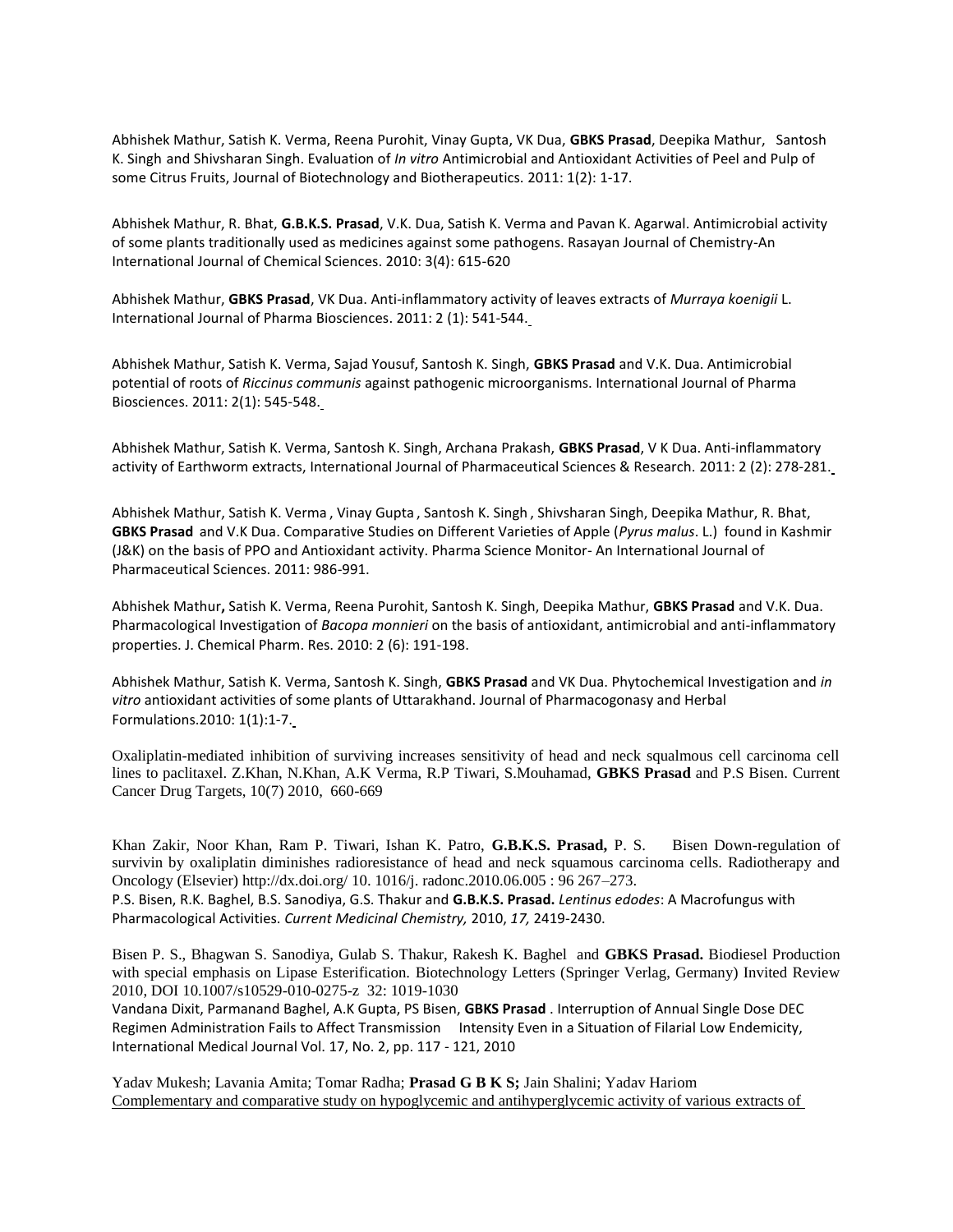Eugenia jambolana seed, Momordica charantia fruits, Gymnema sylvestre, and Trigonella foenum graecum seeds in rats. Applied biochemistry and biotechnology 2010;160(8):2388-400

Abhishek Mathur, R. Bhat, Satish Kumar Verma, Archana Prakash, **GBKS Prasad** and V.K Dua. Standardization of method for Genomic DNA extraction in *Eudrilus eugeniae*. The Indian Pharmacist, 9(3): 49-51, (2010).

Abhishek Mathur, V.K Dua and **GBKS Prasad**. Antimicrobial activity of leaf extracts of *Murraya koenigii* against aerobic bacteria associated with Bovine mastitis. International Journal of Chemical, Environmental and Pharmaceutical Research. 2010: 1(1): 12-16.

Abhishek Mathur, Satish K. Verma, R. Bhat, Santosh K. Singh, Archana Prakash, **GBKS Prasad** and VK Dua. Antimicrobial activity of earthworm extracts. Journal of Chemical and Pharmaceutical Research. 2010: 2(4):364- 370.

Abhishek Mathur, **G.B.K.S Prasad** and V.K. Dua. Screening of some Indian plants for their antimicrobial and antifungal properties. Flora and Fauna. 2010: 16(2): 166-170.

Abhishek Mathur, Satish K. Verma, Santosh K. Singh, **GBKS Prasad** and VK Dua. Phytochemical Investigation and *in vitro* antioxidant activities of some plants of Uttarakhand. Journal of Pharmacogonasy and Herbal Formulations.2010: 1(1):1-7.

Akash Pachauri, Hariom Yadav, Shalini Jain, Prakash S Bisen, Anand Chapperwal, Francesco Marotta, E. Minelli, **GBKS Prasad.** Hypoglycemic effect of Diabegon: A polyherbal preparation in normal and Type 2 diabetic rats and human subjects. International Medical Journal, 16 (2) 2009, 117-124

Vandana Dixit, Paramanand Baghel, A.K. Gupta, P.S. Bisen & **G.B.K.S. Prasad.** Impact of season on filarial vector density and infection in Raipur City of Chhattisgarh, India. *Vector Borne Dis* 46, 212–218, 2009 Vandana Dixit, A.K. Pati, A.K. Gupta, P.S. Bisen, and **G.B.K.S. Prasad.** Filarial Infection is Resisted Differentially by Subjects Having Different Blood Group Phenotypes. Journal of Clinical Laboratory Analysis 23 : 186–191 (2009)

Mukesh Yadav, Shalini Jain, Aarti Bhardwaj, Ravinder Nagpal, Monica Puniya, Radha Tomar, Vinod Singh, Om Parkash, **G.B.K.S. Prasad**, Francesco Marotta and Hariom Yadav Biological and Medicinal Properties of Grapes and Their Bioactive Constituents: An Update *J Med Food* 12 (3) 2009, 473–484

Gulab Singh Thakura, Manoranjan Baga, Bhagwan S. Sanodiyaa, Mousumi Debnath,Anish Zacharia, Pratiksha Bhadauriyac, **G.B.K.S. Prasad** and P.S. Bisen. *Chlorophytum borivilianum*: A White Gold for Biopharmaceuticals and Neutraceuticals. *Current Pharmaceutical Biotechnology,* 2009*, 10,* 650-666

Janardhanan Hariharakrishnan, Tamatam Anand, Ravindra M. Satpute, Ravindran Jayaraj, **G.B.K.S. Prasad,** and Rahul Bhattacharya. Activity and gene expression profile of certain antioxidant enzymes in different organs of rats after subacute cyanide exposure: Effect of alpha-ketoglutarate *Drug and Chemical Toxicology*, 2009; 32(3): 268–276

J. Hariharakrishnan, R.M. Satpute, **G.B.K.S. Prasad,** R. Bhattacharya. Oxidative stress mediated cytotoxicity of cyanide in LLC-MK2 cells and its attenuation by alpha-ketoglutarate and *N*-acetyl cysteine. Toxicology Letters 185 (2009) 132–141

H. Yadav, S. Jain, M. Yadav, P.R. Sinha, **G.B.K.S. Prasad**, F. Marotta. Epigenomic derangement of hepatic glucose metabolism by feeding of high fructose diet and its prevention by Rosiglitazone in rats. Digestive and Liver Disease 41 (2009) 500–508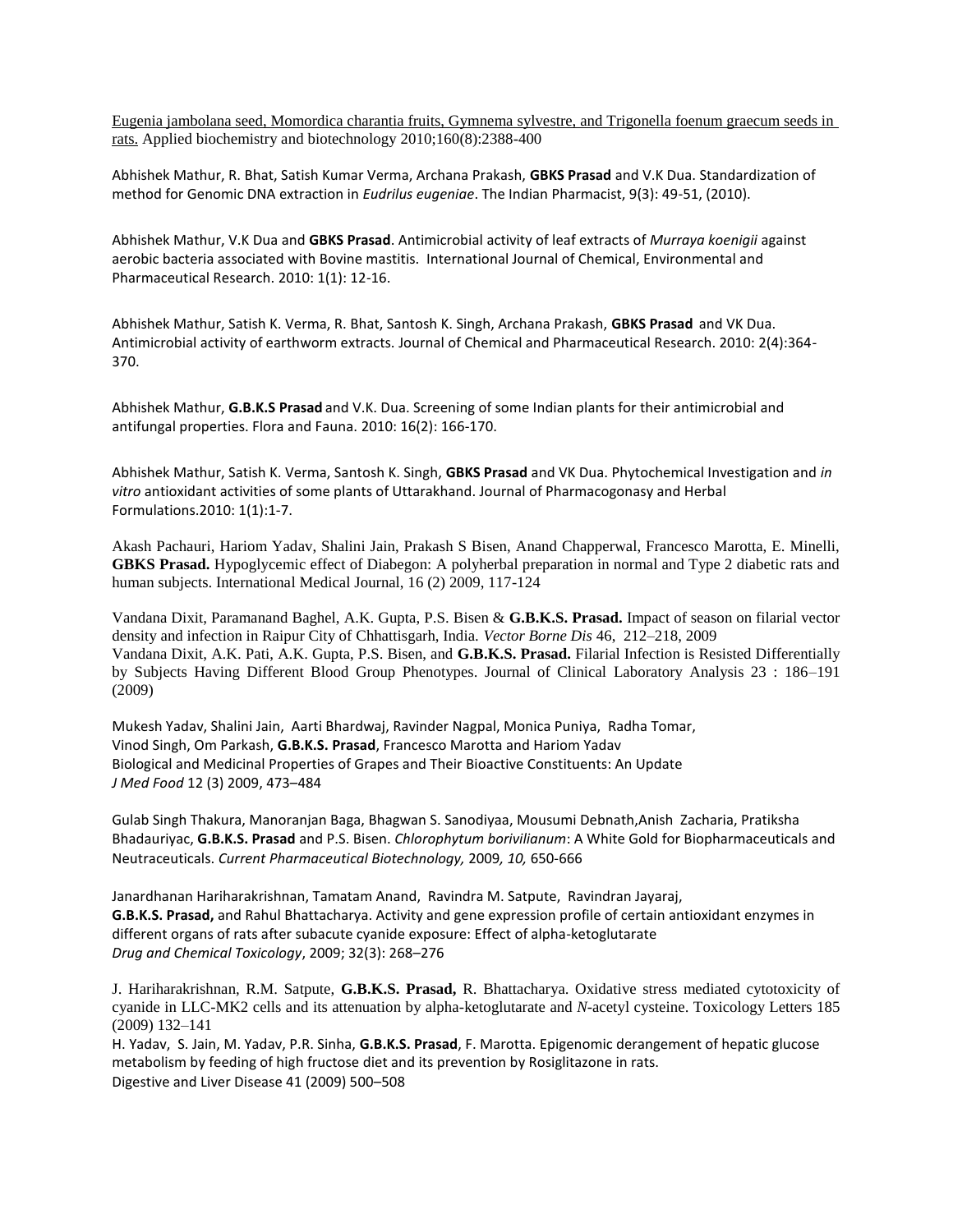Zakir Khan, Ram P. Tiwari, Rita Mulherkar, Nand K. Sah, **GBKS Prasad,** PhD, Braj R. Shrivastava, Prakash S. Bisen. Detection of survivin and p53 in human oral cancer: Correlation with clinicopathologic findings. Published online 1 April 2009 in Wiley InterScience (www.interscience.wiley.com). DOI: 10.1002/hed.21071  Bhagwan S. Sanodiya , Gulab S. Thakur, Mousumi Debnath, A.K. Pandey, **G.B.K.S. Prasad** and P.S. Bisen. Characterization of herbicidal potential of tenuazonic acid isolated from *Altrnaria alternate* for the management of *Parthenium hysterophorus* 

Gulab Singh Thakur, Manoranjan Bag, Bhagwan S. Sanodiya, Pratiksha Bhadauriya, Mousumi Debnath, **G.B.K.S. Prasad** and P.S. Bisen. *Momordica balsamina*: A Medicinal and Neutraceutical Plant for Health Care Management. *Current Pharmaceutical Biotechnology,* 2009*, 10,* 667-682

## **Membership in Institutional Committees**

- 1 Chairman, Board of Studies in Biochemistry
- 2 Member Academic Council of Jiwaji Univ.
- 3 Member, Faculty of Life Sciences, Jiwaji Univ.
- 4 Member, Research Degree Committee,
- 5 Expert, Research Degree Committee (2005- 2008), Bundhel Khand Univ
- 6 Member, Board of Studies, Bundel khand Univ. (2006-08)
- 7 Expert, Research Degree Committee (2008 2010), Agra Univ.
- 8 Expert, Research Degree committee (2010-2012), RD University
- 9 Member Board of Studies (2010-2011), Devi Ahilya Viswavidyalay

# **Societal Contribution:**

- 1 A weekend **Diabetes clinic** under the supervision of an ayurvedic doctor is held on every Sunday **since Sep. 2002**
- 2 All laboratory investigations are done free of cost.
- 3 Diabetes Counselling is provided by an allopathic physician
- 4 Ayurvedic drugs are provided free of cost
- 5 About 600 subjects are registered and are being followed up at regular monthly intervals for the last 7-8 yrs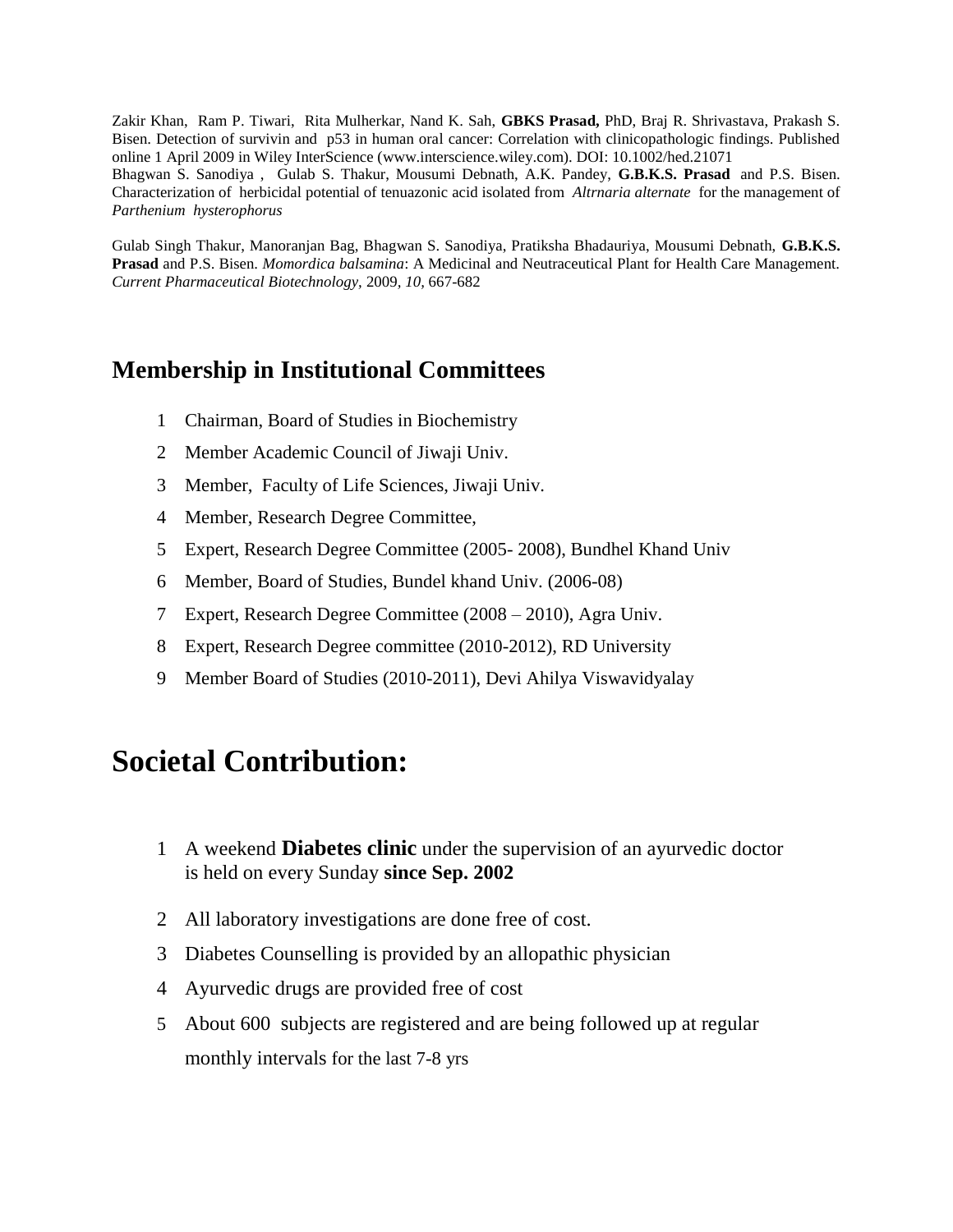# **Week end Diabetes Clinic at School of Studies in Biochemistry**



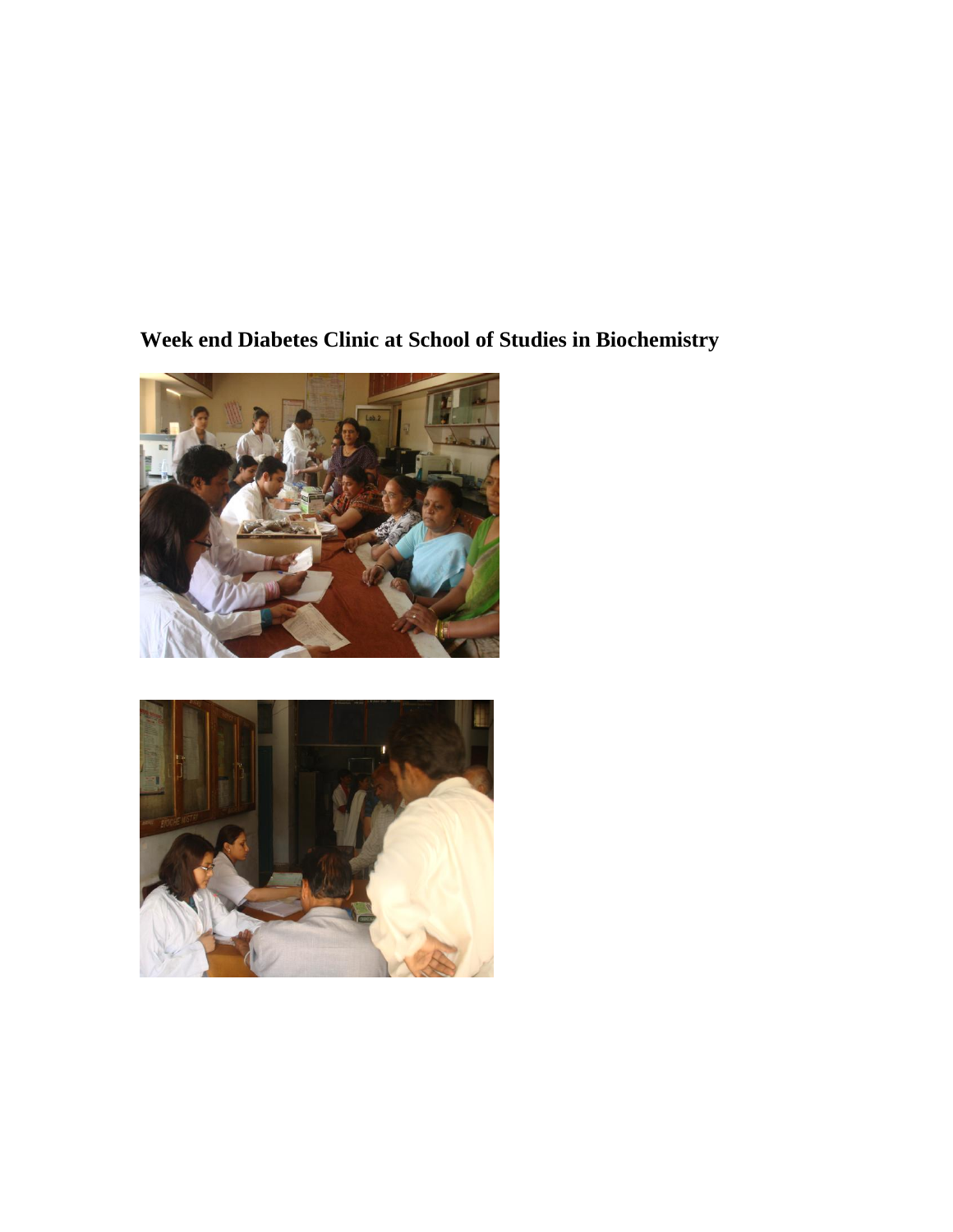